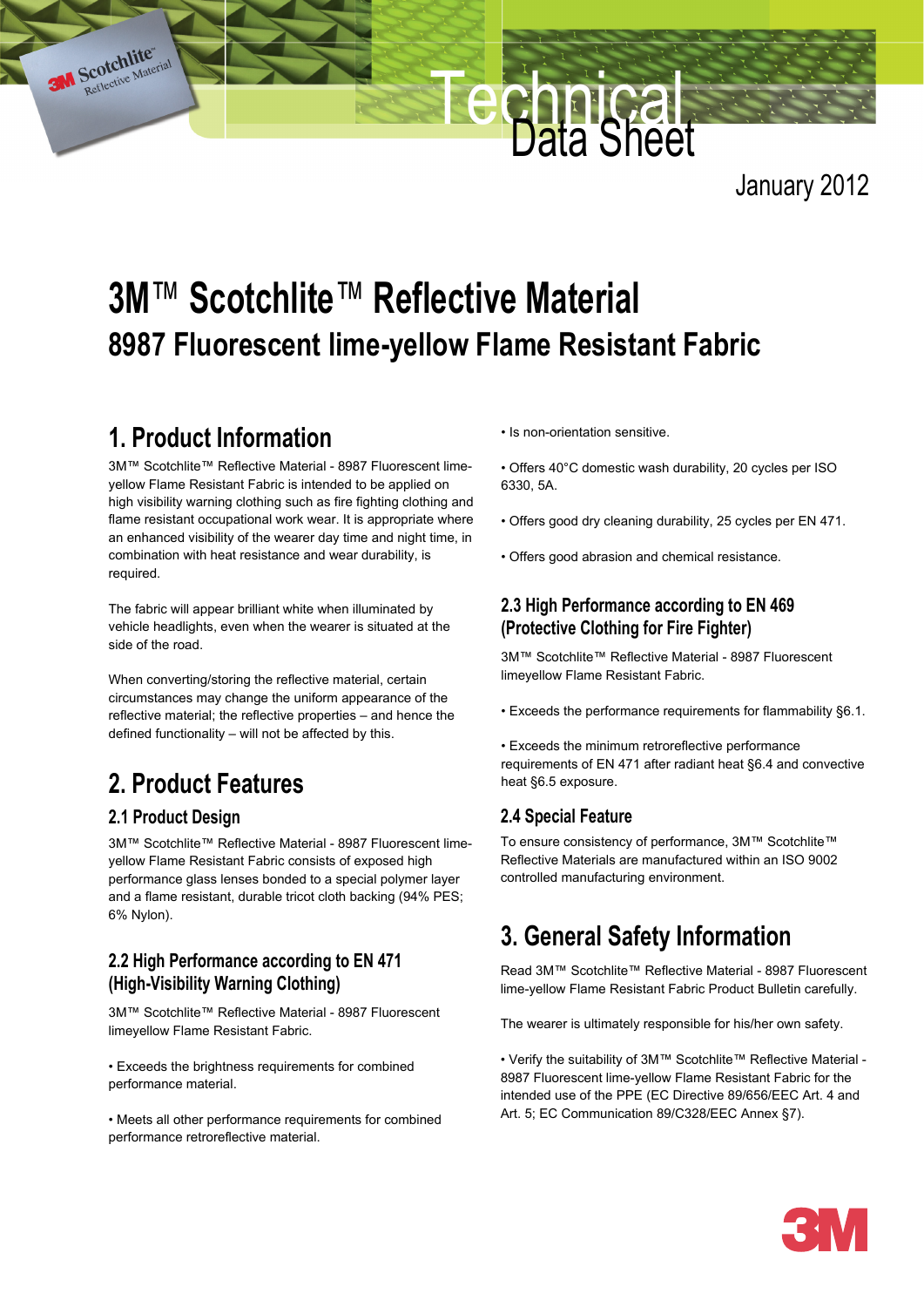

• No reflective material can guarantee absolute visibility.

• Various factors (e.g. environmental) can influence visibility. For further details see chapter 8 "Specific Safety Information".

• Field test the finished garment to verify its suitability for intended use and to select appropriate care conditions.

### **4. Product Application**

Retroreflective materials are important in applications where being visible can reduce the risk of an accident. Example of environments where high-visibility garments should be worn include applications of vehicular hazard such as motorways, rural and urban roads, railway environments, airports and docks.

3M™ Scotchlite™ Reflective Material - 8987 Fluorescent limeyellow Flame Resistant Fabric is a durable material recommended for garments subjected to domestic wash care procedures.

### **Occupational Application**

• Fire fighting clothing and flame resistant occupational work wear, where flame and heat resistance as well as wear durability is required, such as: fire coats, turnout coats, trousers, coveralls, coats, jackets, waistcoats and trousers, uniforms, rainwear.

#### **Accessories**

• Head-, arm-, legbands, belts, back packs, headwear, footwear, gloves, emblems, logos, ropes and piping.

### **5. Product Converting**

### **5.1 Cutting**

3M™ Scotchlite™ Reflective Material - 8987 Fluorescent limeyellow Flame Resistant Fabric can be handcut, die-cut or guillotined (max. 5cm stack height).

Note: Use very sharp cutting knives only and cut from the reflective side.

### **5.2 Sewing**

3M™ Scotchlite™ Reflective Material - 8987 Fluorescent limeyellow Flame Resistant Fabric can be applied directly to a fabric. It is best suited for flame resistant fabrics with a weight of 230 - 350g/m².

The reflective fabric should be sewn with a non-stick coated circular top needle, using a flame retardent thread (e.g. aramid). To minimise edge fraying, sew in place using a lockstitch of 3mm stitch length, placed at least 3mm from the edge of the reflective fabric.

Note: Whenever two or more pieces of reflective fabric are used together on a single surface or as a set, they should be matched to ensure uniform day time colour appearance.

Production dependent colour deviations of new retroreflective material do not affect the suitability of 3M™ Scotchlite™ Reflective Material according to the performance requirements laid down in EN 471 for retroreflective material.

### **5.3 Silk Screen Printing**

Due to the product construction, durable prints on glass bead products are difficult to obtain.

Choice of ink will depend upon usage condition and care procedure. User should make test applications and select the appropriate care instruction for the finished product to ensure adequate adhesion of the ink. It is recommended to test the ink adhesion on the actual batch of 3M™ Scotchlite™ Reflective Material - 8987 Fluorescent lime-yellow Flame Resistant Fabric being used before production.

Opaque silk screen printing inks will appear black, transparent inks will reduce brightness when viewed as retroreflected light under low light conditions.

Note: Refer to 3M Technical Information **"Printing Guideline for Glass Bead Products".** For further information contact your 3M representative.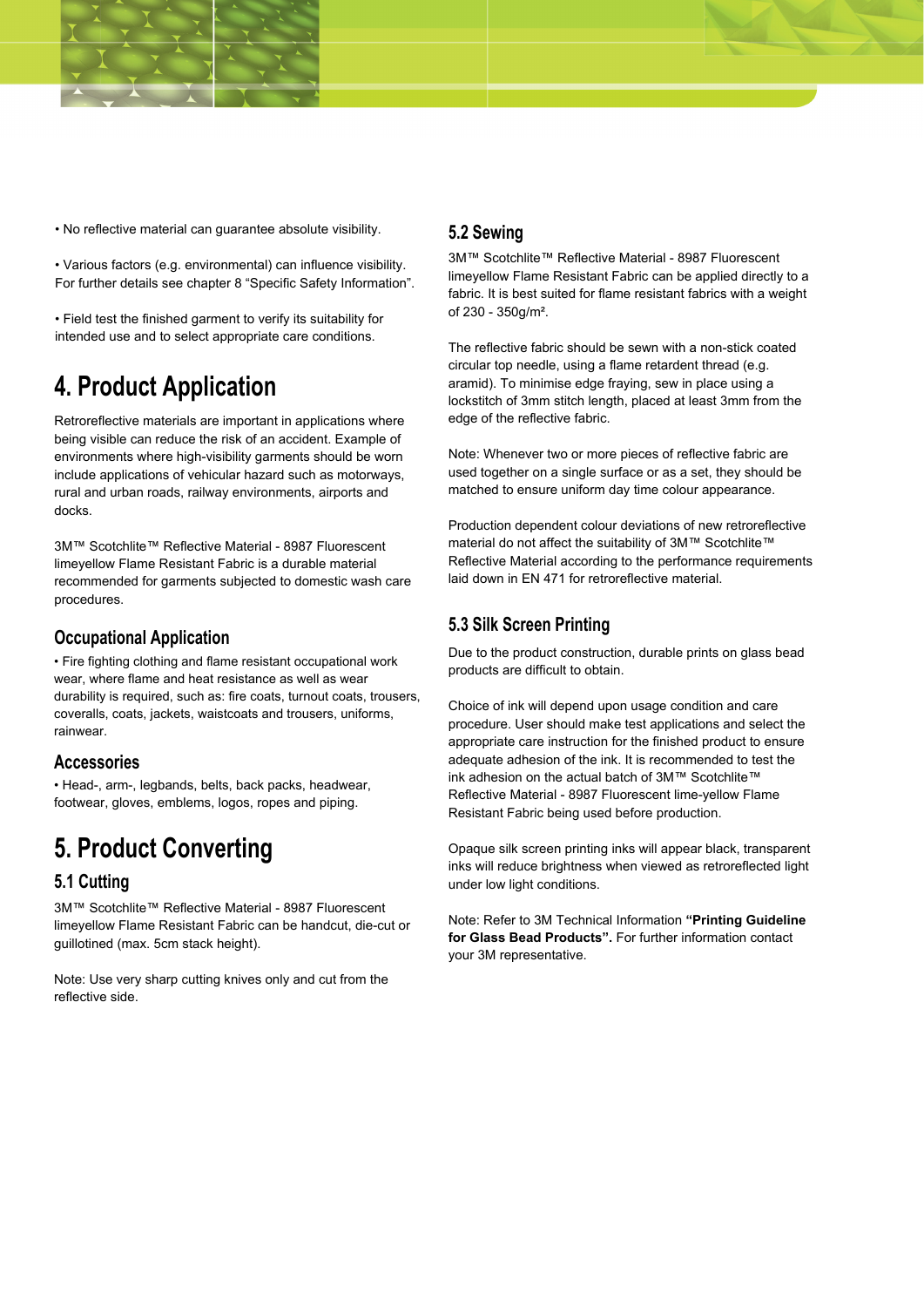### **6. Handling and Storage**

#### **6.1 Product Storage**

Store in a cool, dry area and use within 1 year of receipt.

Rolls should be stored in their original cartons, whilst partially used rolls should be returned to their carton or suspended horizontally from the core via a rod or pipe.

Cut sheets should be stored flat.

### **7. Product Maintenance**

Reflective fabrics and films naturally age. Ageing depends upon material type, conditions of use, environment and maintenance procedures.

The retroreflective performance of all reflective materials is affected by soiling. Any kind of dirt, liquid chemicals, grease and alike will reduce brightness in the area of contamination.

### **7.1 Product Cleaning**

Frequent care and maintenance will ensure the continued effectiveness of the reflective material. The cleaning frequency of the clothing depends on the degree of soiling expected in the respective working environment.

It is recommended to clean the garment after every intervention.

Before usage, the user shall determine the suitability of the intended care process for 3M™ Scotchlite™ Reflective Material - 8987 Fluorescent lime-yellow Flame Resistant Fabric. A test application of the finished garment should be conducted to determine the maximum number of care cycles expected for each application.

#### For cleaning see **3M™ Scotchlite™ Reflective Material - 8987 Fluorescent lime-yellow Flame Resistant Fabric Care Guideline.**

For consultation on care, contact your local 3M representative.

For manual cleaning, damp wipe with a soft sponge or cloth using a mild wash lye.

For stain removal of fat or mineral oil etc. use a soft, clean cloth dipped into white spirit. Wipe clean with water afterwards.

### **Caution:**

The use of other stain removers such as aromatic solvents or oxidising/corrosive substances is not recommended.

Washing/cleaning conditions harsher than those recommended shorten the product's lifetime significantly.

### **7.2 Colour alteration**

3M™ Scotchlite™ Reflective Material - 8987 Fluorescent limeyellow Flame Resistant Fabric might pick up colour during cleaning processes from bleeding fabrics, for example.

#### **7.3 Special Cleaning Instructions**

• For application on rainwear, a regular fluorocarbon treatment of the garment is recommended.

- Chemical splashes should be removed with a soft, dry cloth.
- Cleaning the garment the same day is recommended.

• Splashes of strong acids or alkalis should immediately be neutralised with plenty of water.

• Contamination with toxic or poisonous substances or biocontamination will require the application of a specific decontamination process.

• Application of high alkaline products, high pH products bleaches, etc. is not recommended.

• Do not over dry. The temperature of the material should not exceed 70°C at any time during drying.

#### **7.4 Maintenance Misuse**

3M™ Scotchlite™ Reflective Material - 8987 Fluorescent limeyellow Flame Resistant Fabric is an optical system. Coating of the fabric with material of high refractive index, such as oil, will greatly diminish reflective performance.

• No harsh mechanical treatment, e.g. abrasion with wire brushes or sand paper.

• No uniform coating or spraying of oils, protective waxes, inks or paint.

• No application of products such as leather spray or shoe shine.